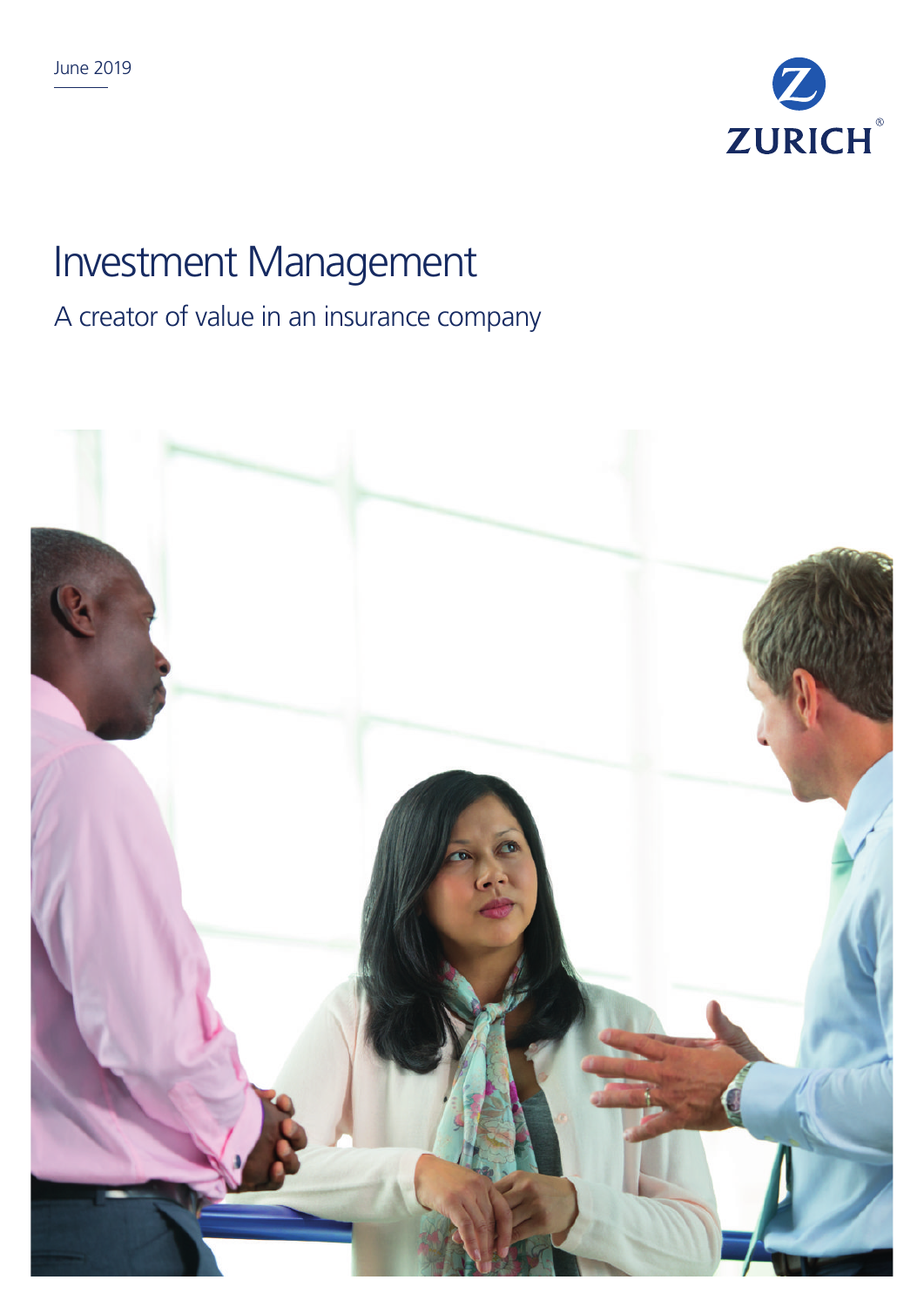#### **Investment Management**

Insurance companies generally recognize the importance of separating the responsibility for managing their insurance businesses, from that of managing the investments backing their reserves and capital. Due to the scale of investments on an insurance company's balance sheet and the impact of investment results on its profitability, the management of these investments is a key function.

The Zurich Insurance Group (Zurich) commissions its Investment Management to manage the Investment Business and other

mandates as necessary to generate superior risk-adjusted investment returns relative to liabilities for the benefit of Zurich's shareholders and policyholders, and to generate positive impact to benefit society, the environment and the communities in which we live and work (integrating environmental, social and governance factors into the investment process).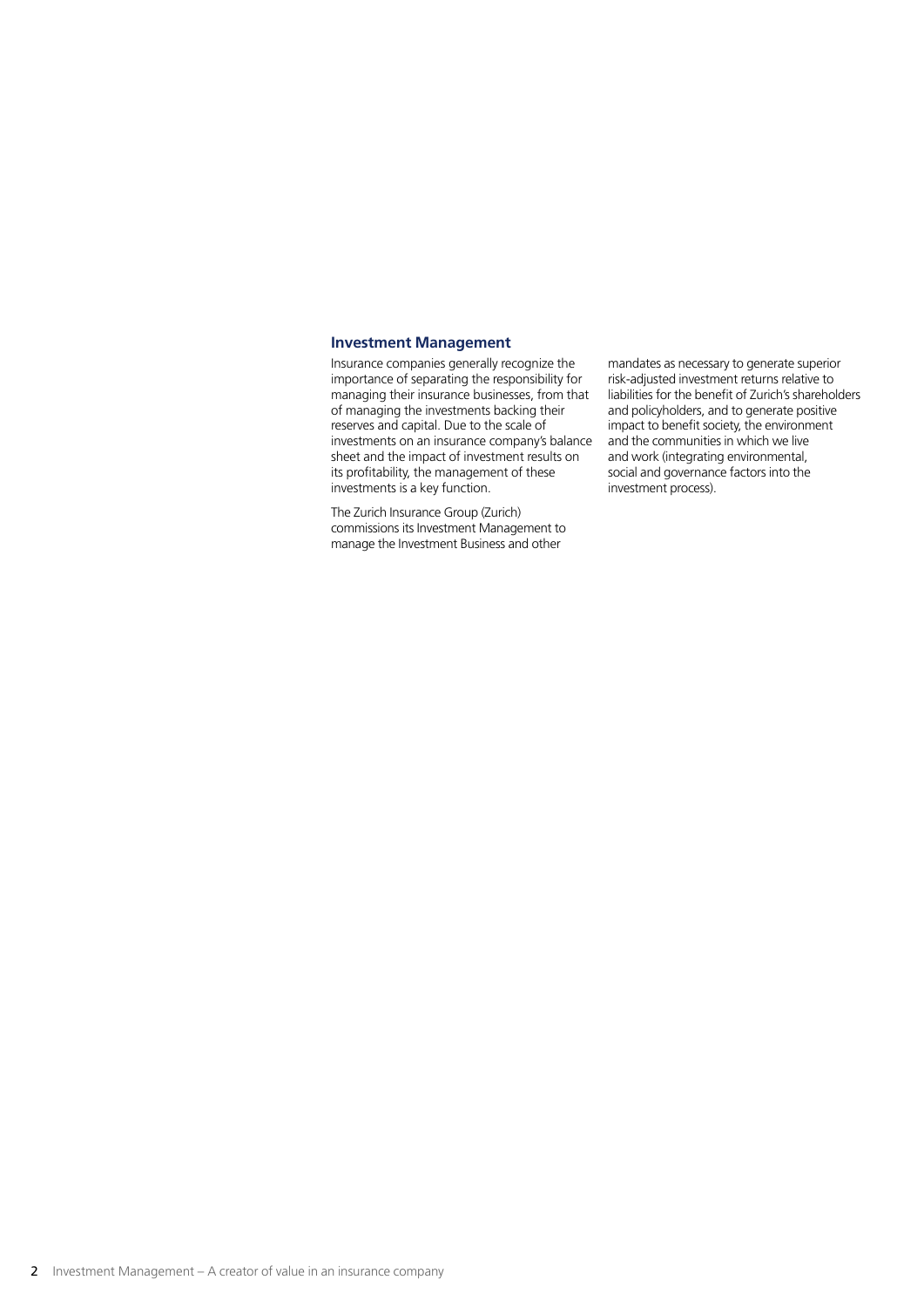### Table of contents

|      | <b>Investment Management in an insurance company</b> |    |
|------|------------------------------------------------------|----|
| П.   | Zurich's investment philosophy                       | 11 |
| III. | <b>Investment Management as a business</b>           | 13 |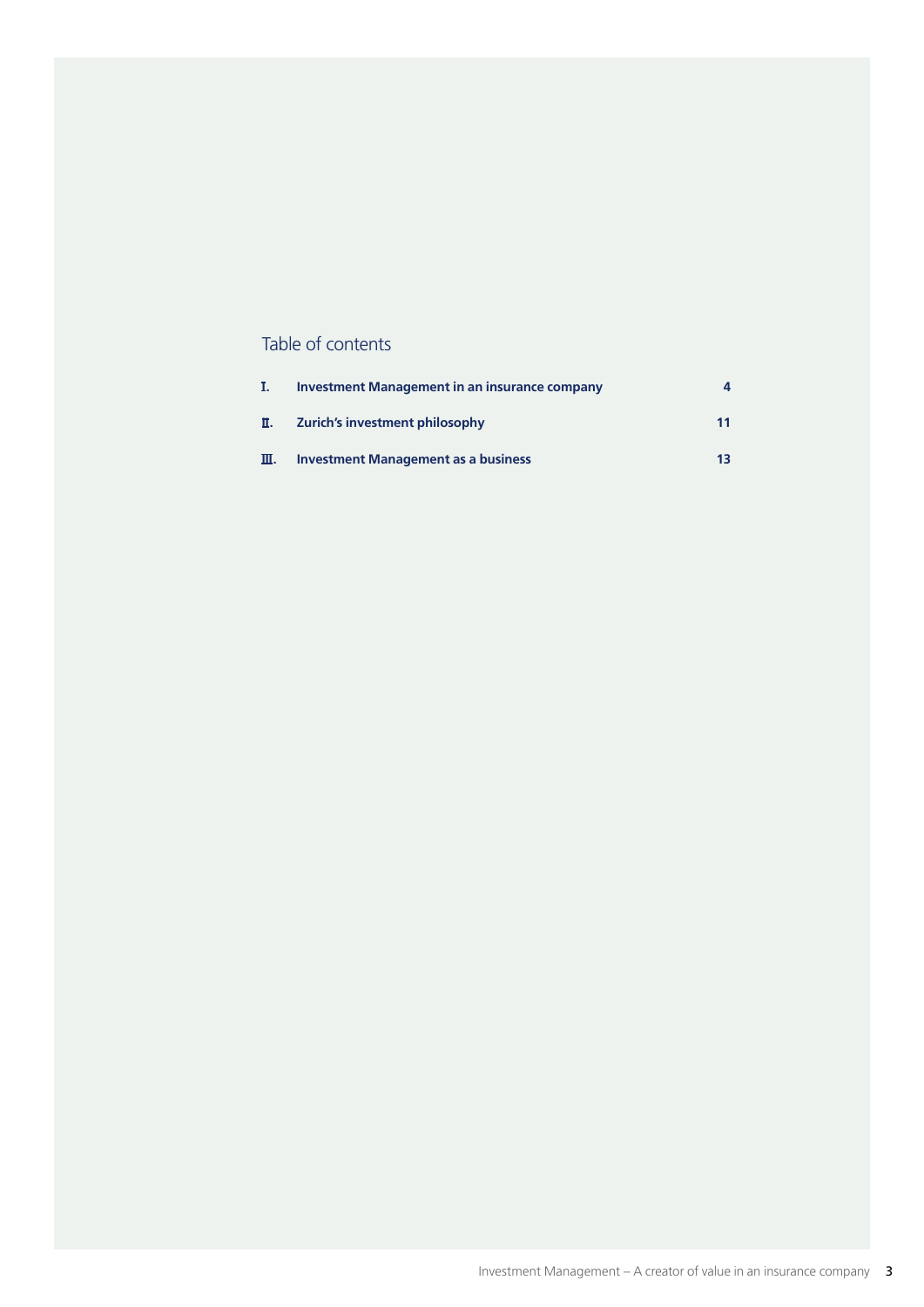### Capital markets will only provide higher expected returns when higher risks are attached

# **I. Investment Management in an insurance company**

The global financial crisis in 2008 highlighted the importance of having a clear investment policy as well as a structured and disciplined investment process for insurance investment management. It also underlined the need for insurance companies to manage their assets relative to their liabilities. The application and success of this activity has been a major differentiator across the insurance industry in recent years. In addition, a market environment that was characterized by low interest rates and falling bond yields forced the insurance industry to focus on improving underwriting standards and enhancing business efficiency as investment returns diminished.

#### **The nature of the insurance business requires significant capital, which needs to be professionally managed**

Insurance companies sell protection to their customers, who pay premiums that are subsequently invested to cover future claims or benefits, administrative expenses and profits to shareholders. Regulators generally require insurance companies to hold sufficient assets to back liabilities in every insurance business. The reserves must suffice to pay-out expected claims and benefits, even in the unplanned case that the insurer stops writing new business. Thus, regulators require that insurers do not rely on new premiums to pay for claims and benefits underwritten in the past. As insurers continuously underwrite new business, they generally hold significant and relatively stable amounts of investments on their balance sheet.

Reserves generated by the insurance business are invested until they are needed for pay-outs. In addition, equity capital buffers help to ensure that the insurer has adequate funds to pay claims or benefits in scenarios in which actual pay-outs are larger than those reserved. Therefore, the investments on the insurer's balance sheets include reserves for expected claims and benefits as well as shareholder capital that acts as an additional buffer for unforeseeable events.

#### **No extra return without extra risk is the guiding principle**

An insurer aims to pursue investment strategies that focus on creating value for both policyholders and shareholders. In the insurance industry, attaining the optimum balance between risk and return remains the key challenge. Chasing higher returns has its downside: higher risk. Generally, capital markets will only provide higher expected returns when higher risks are attached. Investors will differ in their ability and willingness to chase returns and tolerate the resulting risks. When the financial crisis ensued in 2008, some investors were forced to sell their risky investments to mitigate the threat of insolvency, while others with sufficient capital were able to withstand the downturn, held on and benefited when markets recovered the following year. No extra return without extra risk is a principle that applies to all investors. The important corollary to this principle is that investors should have sufficient capital to bear the risks they take.

#### **Investments are conducted within a highly regulated environment**

Insurers' balance sheets are structured in line with accounting standards that define how assets and liabilities should be valued. These accounting values are often different from the economic 'market' values. This is particularly true for insurers' liabilities which, from an accounting perspective, are not always adjusted for market movements.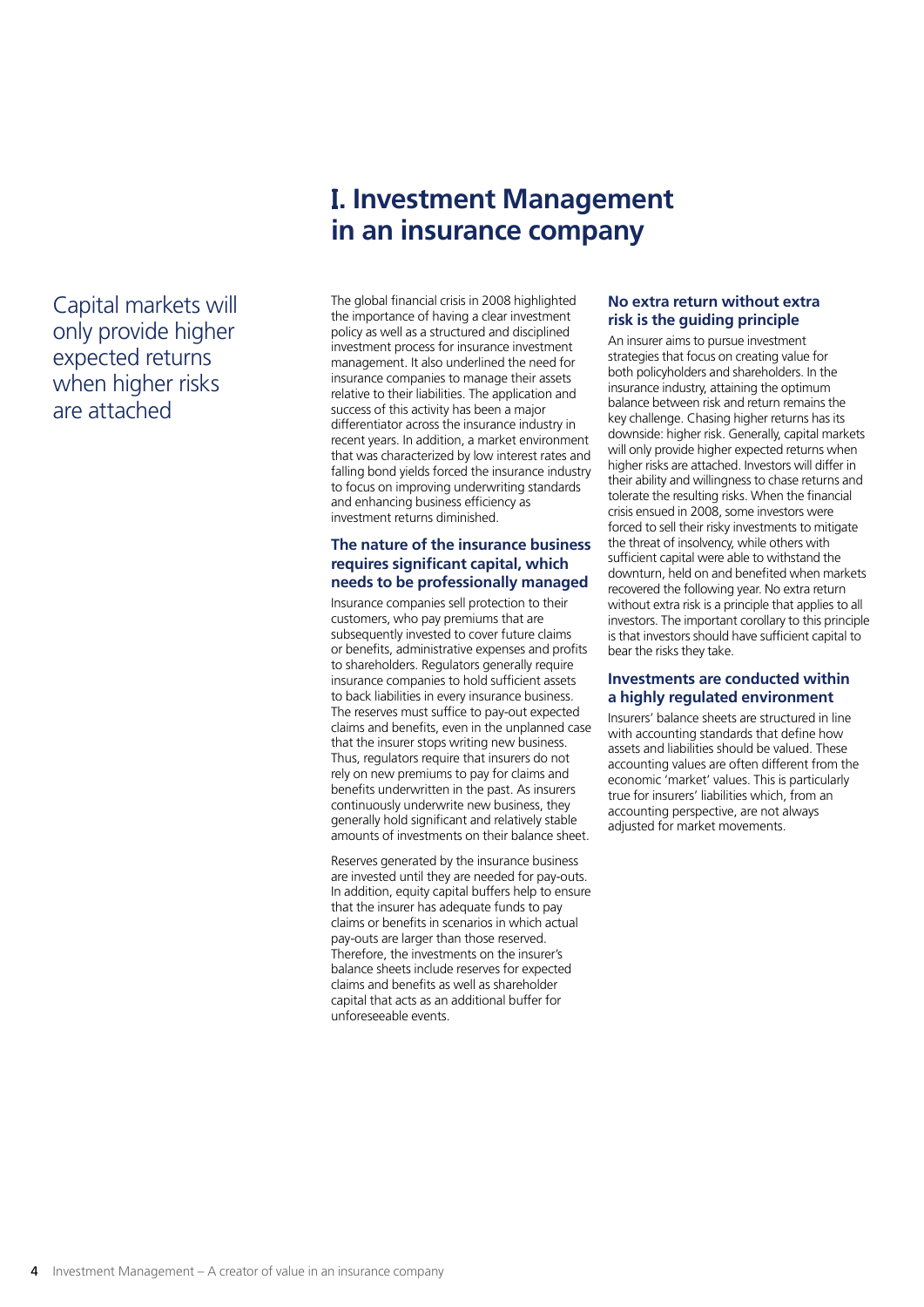### When developing their investment strategy, insurers must comply with various regulatory frameworks

Insurance companies are regulated in every market where they conduct insurance business. Regulators set solvency and other requirements for every local business that must be met in all circumstances. Some also require this at the aggregated Group level. The objective of solvency requirements is to ensure that insurers hold enough assets to pay out all claims at all times. Furthermore, insurance regulators also set requirements regarding the types of investments that qualify for solvency calculations, as well as regarding governance, risk management and disclosure.

When developing their investment strategy, insurers must comply with the various regulatory frameworks in the countries in which they operate. For example, some regulators do not allow certain investments, such as commodities and hedge funds, to cover reserves. In addition, regulators often discourage holding certain asset classes by imposing significant statutory capital requirements on them.

#### **Investment risk for an insurance company has its own specific characteristics**

Insurance investment risk is different from that which a typical fund manager would describe as investment risk. A typical fund manager invests on behalf of its clients and is usually focused on maximizing the investment returns relative to a prescribed market benchmark (e.g. S&P 500). Investment risk for fund managers is both absolute and relative. The absolute risk is the chance the market value of the underlying fund will rise or fall in a particular time period. The

relative risk is the chance the fund manager may out- or underperform the benchmark in a particular time period. However, both measures are focused on the asset side of the balance sheet only – little consideration is given to the client's liabilities. It is therefore left to the client to select the investments that meet the needs of the liabilities.

Risk in insurance investment management is akin to the fund manager's risk relative to its market benchmark or in the case of an insurance company, its liabilities. When an insurance company determines its investment risk appetite and investment strategy, it cannot ignore the liability side of its balance sheet – the reserves for future claims and benefits and shareholder capital. Thus, it is critical to understand the structure and duration of liabilities to make sure that the investment strategy is commensurate with being able to meet these future obligations.

Insurance companies have assets (investments) and liabilities (future claims and benefits), the values of which change as capital market conditions change. The challenge for insurance investment management is to manage the potential mismatch in value of its assets and liabilities and to ensure that such a mismatch will not endanger the company.

Insurance investment risk, therefore, is when investments become insufficient to pay the liabilities due to adverse changes in capital markets. The analysis and management of these relative movements is called Asset Liability Management (ALM).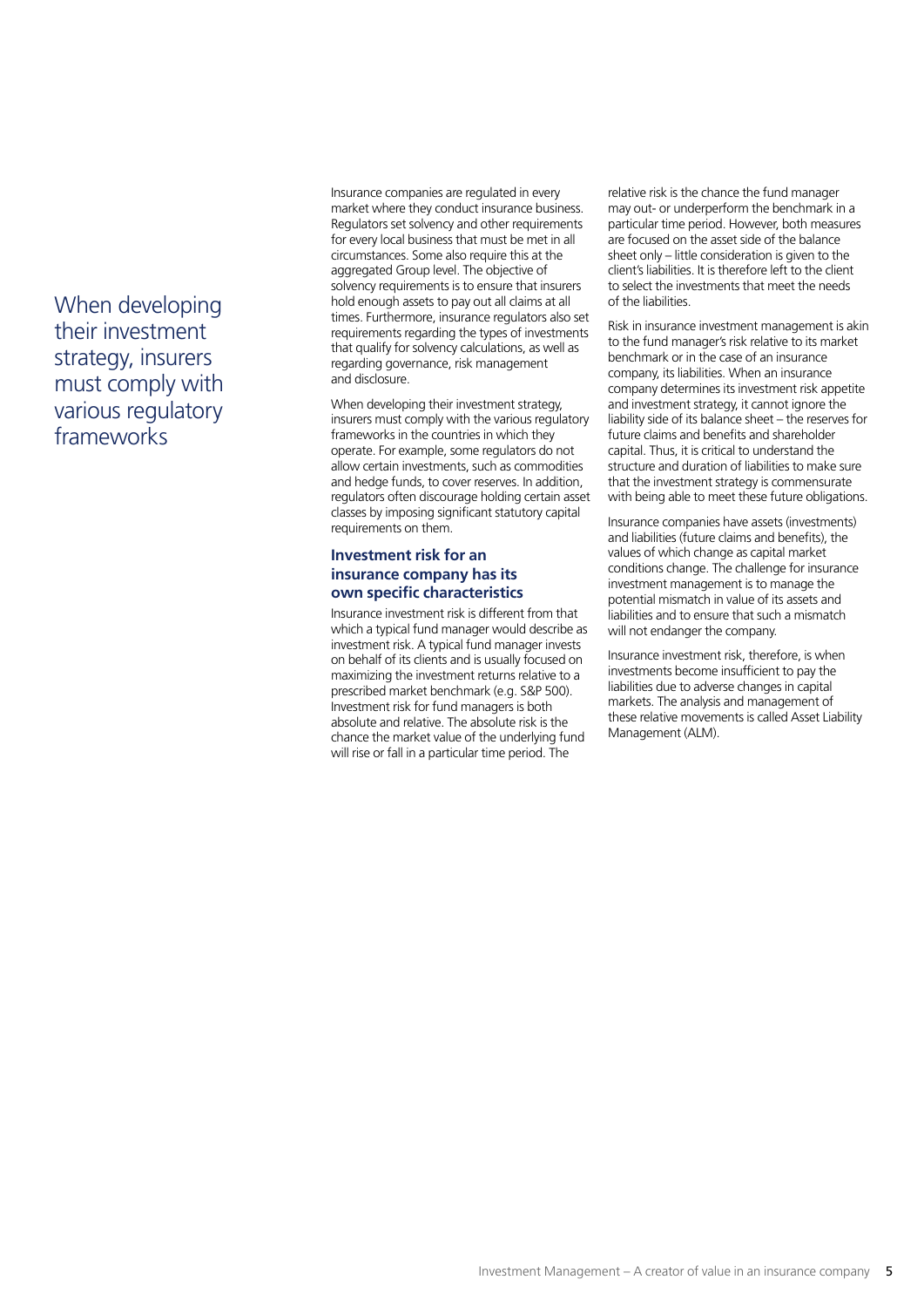Insurers' balance sheets are dominated by investments on the asset side and reserves for future claims and benefits on the liability side

#### **Asset Liability Management monitors assets relative to liabilities**

Insurers must hold enough capital to cover all eventualities. As a result, insurers must hold assets not just to cover the expected claims, but also unexpected larger claims, and be able to absorb adverse results from any asset-liability mismatch. This, additionally, necessitates that, when insurers hold more risky investments, they must have more capital to protect policyholders in the event that the riskier investments lose value. For example, since equities are generally more risky than government bonds, any insurance company wishing to invest in equities must hold more capital than they would for the same amount of government bonds. Consequently, the amount of capital required to protect policyholders for each type of investment must be considered in any investment decision.

Insurers' balance sheets are dominated by investments on the asset side and reserves for future claims and benefits on the liability side (Ignoring Unit Linked investments which have similar offsetting liabilities). Therefore, relative changes in value of investments relative to insurance liabilities can have a significant impact on shareholders' equity.

Chart 1 illustrates the importance of Asset Liability Management in managing an insurer's investments. This illustrative example shows that, if investments were to underperform by little more than 10% of the value of the insurance liabilities, shareholders' equity would be wiped out. This level of shareholder leverage makes ALM critical in Insurance Investment Management.



Chart 1: Illustrative and simplified balance sheet of an insurance company (%)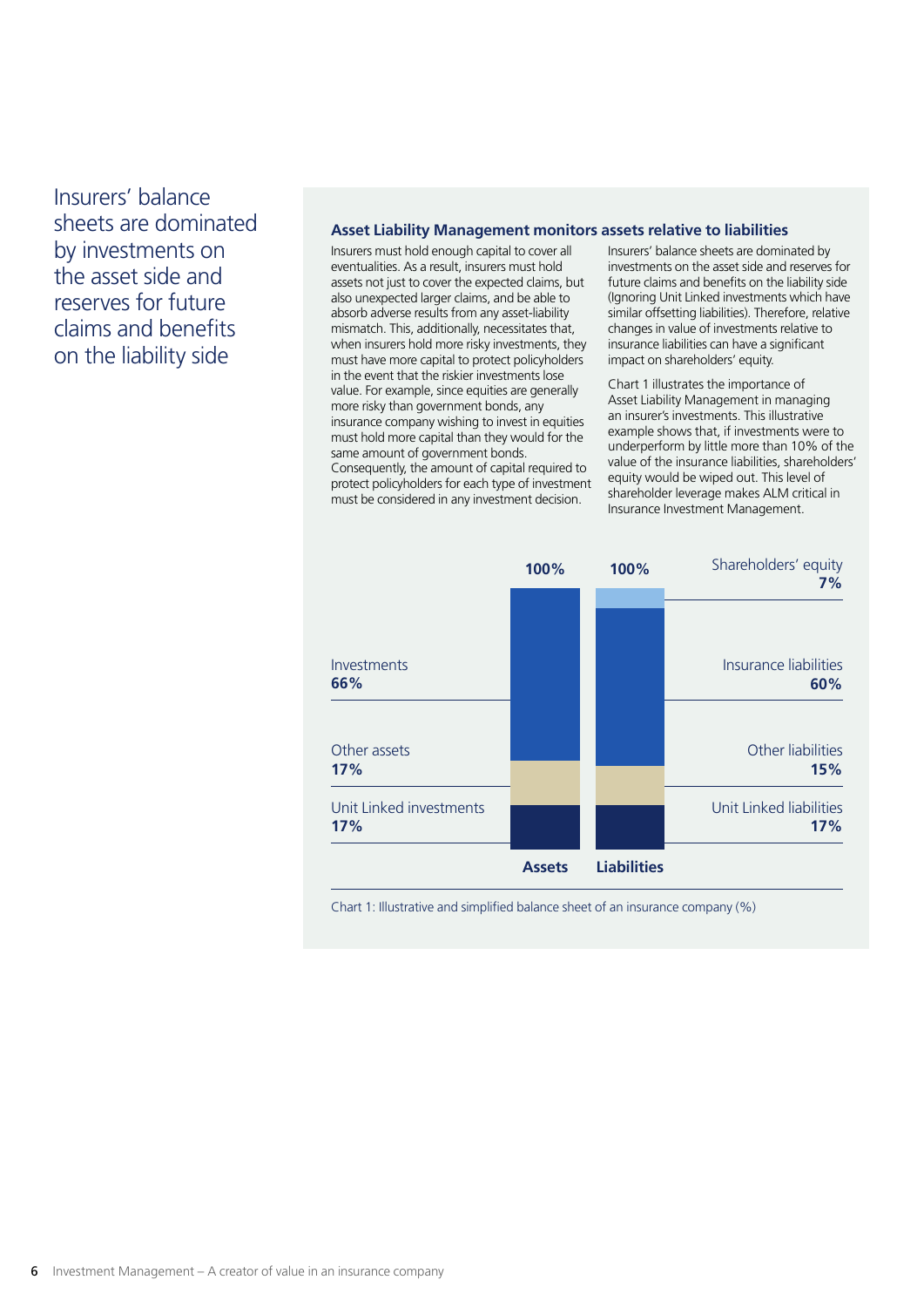The Strategic Asset Allocation is the optimal mix of asset classes that offer the highest long-term expected investment return given Zurich's liabilities

#### **Strategic Asset Allocation (SAA) determines the optimal mix of asset classes for Zurich**

The mix of asset classes, such as fixed income securities, equities and real estate, along

with liquidity, is commonly referred to as the Strategic Asset Allocation (SAA).



Chart 2: Illustrated Strategic Asset Allocation of Zurich (%) (excludes Unit Linked)

At first glance, it may appear that Zurich's asset allocation mix is overly conservative, with a high proportion of fixed income investments. However, also the potential impact of movements in financial markets on the valuation of the Group's total investments

and liabilities and the resulting impact on shareholder equity must be considered to fully understand the true exposures from a risk perspective. These well-balanced exposures are illustrated through the following examples.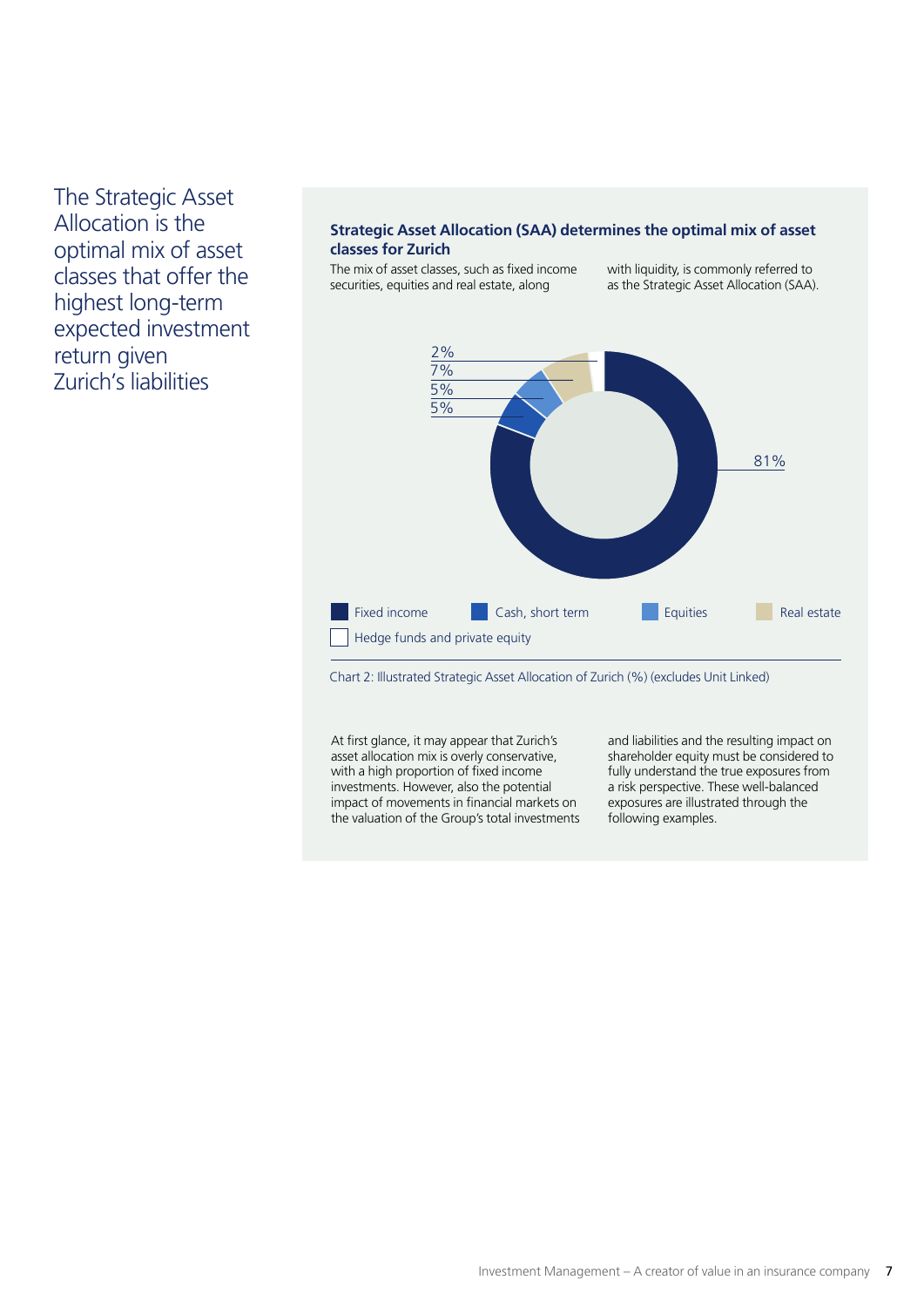### Diversification provides significant risk mitigation

As illustrated in Chart 3, 55% of investment risks can be diversified through efficient asset allocation and effective diversification both within and across asset classes and between each asset class (i.e. the risk of holding many different securities across a number of asset classes is 55% below the sum of the individual securities' risks). Simply put, it pays 'not to have all of your eggs in one basket'.

#### **Inclusion of liabilities reveals the true picture of risk**

When liabilities are added to the risk calculation, the risk to Zurich's shareholder equity is reduced to 25% of the sum of undiversified single investment risks (i.e. 20 percentage points below the diversified 'investment only' risk view discussed above). This further illustrates that 75% of Zurich's investment risks are eliminated by optimizing portfolio diversification relative to liabilities.



Risk defined as 12-month 99.95% VAR. Excludes unit-linked liabilities.

Chart 3: Illustrative impact on risk of diversification

This illustration underlines the importance of Zurich's well-diversified portfolio, but also of understanding the interaction between assets and liabilities. Zurich's investment portfolio is balanced in terms of investment risks taken, and spread over a range of different risk types.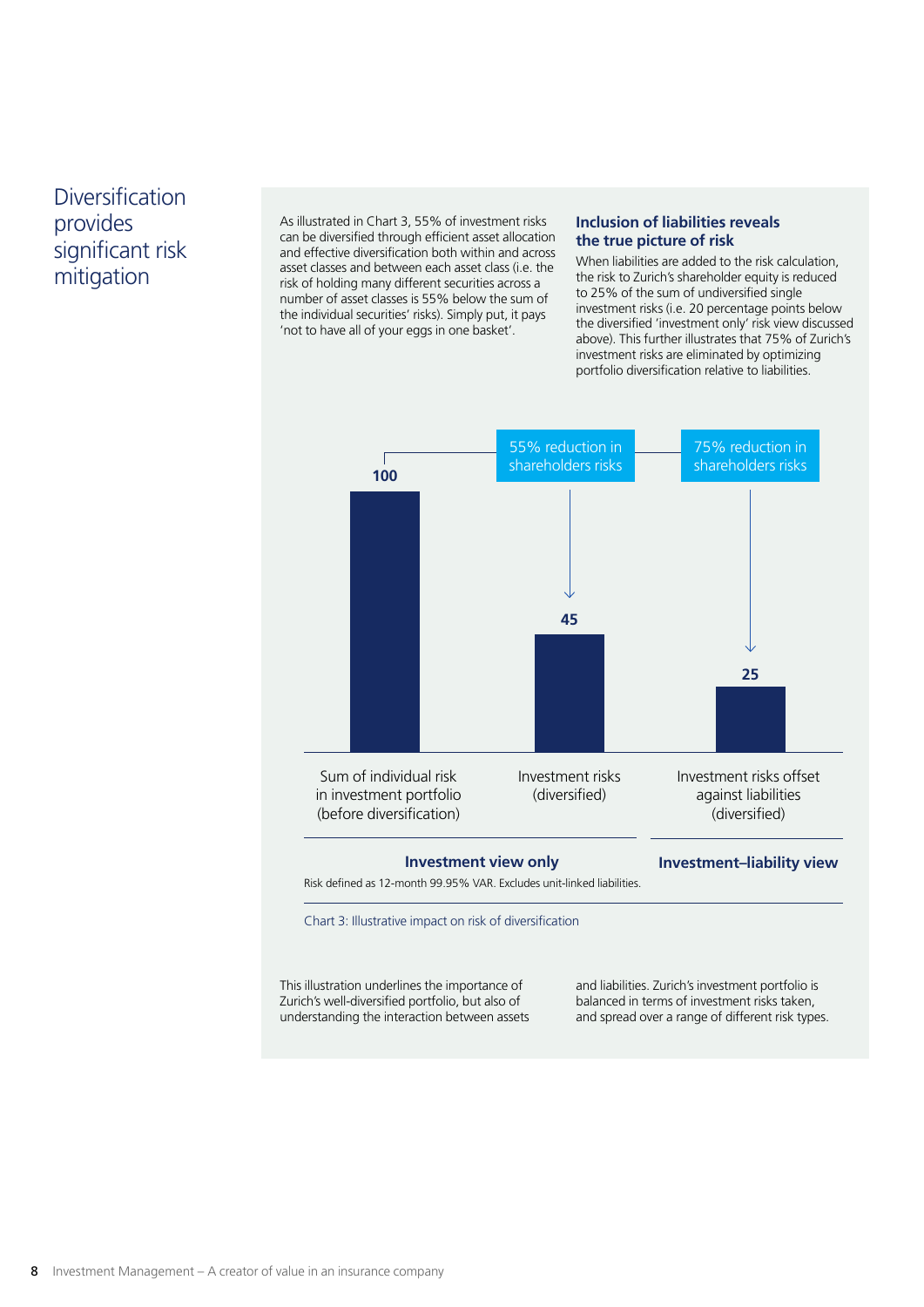### Zurich's investment portfolio is balanced in terms of market risks taken and spread over a range of different risk types

Consequently, when the asset allocation is looked at purely from a risk perspective, it can be seen in Chart 4 that risks are much more

balanced than implied from the asset class distribution previously shown in Chart 2.



Chart 4: Illustrative breakdown of market risk of diversified investments relative to liabilities (%)

#### **Market Strategy provides a consistent and profitable approach to asset allocation and market opinion for the Group**

A clear view and deep understanding of both economic and financial markets is a prerequisite to being able to identify and exploit opportunities to generate excess returns (alpha). While over time markets are deemed to be fairly efficient, there are periods in which opportunities arise, allowing a skill-based investment approach to capture alpha across asset classes, by spotting mispriced assets, or trends that may persist.

#### **Asset Manager Selection is integral to Zurich's model and is a valuable skill**

Investment Management always aims to appoint the best manager for each portfolio, whether they are internal or external. A stringent, fact-based manager evaluation process is applied. Selection criteria include the performance record, investment philosophy and process, trade execution capabilities, risk management, organization and operations processes, as well as costs and responsible investment practices.

#### **Portfolio Construction and implementation of the investment strategy are critical in the complex world of insurance**

Implementing group-wide strategies quickly and effectively, while taking into consideration regulatory and financial requirements, is vital. Zurich is a global company, with over 200 balance sheets in more than 30 countries. Hence, Investment Management employs a team of Regional Investment Managers (RIM), who engage with Zurich's local investment teams, often led by a local Chief Investment Officer (CIO), and local business management. Together, they work to incorporate local constraints, such as regulatory restrictions, in addition to Environmental, Social and Governance (ESG) factors, into the implementation of the Group's investment strategy.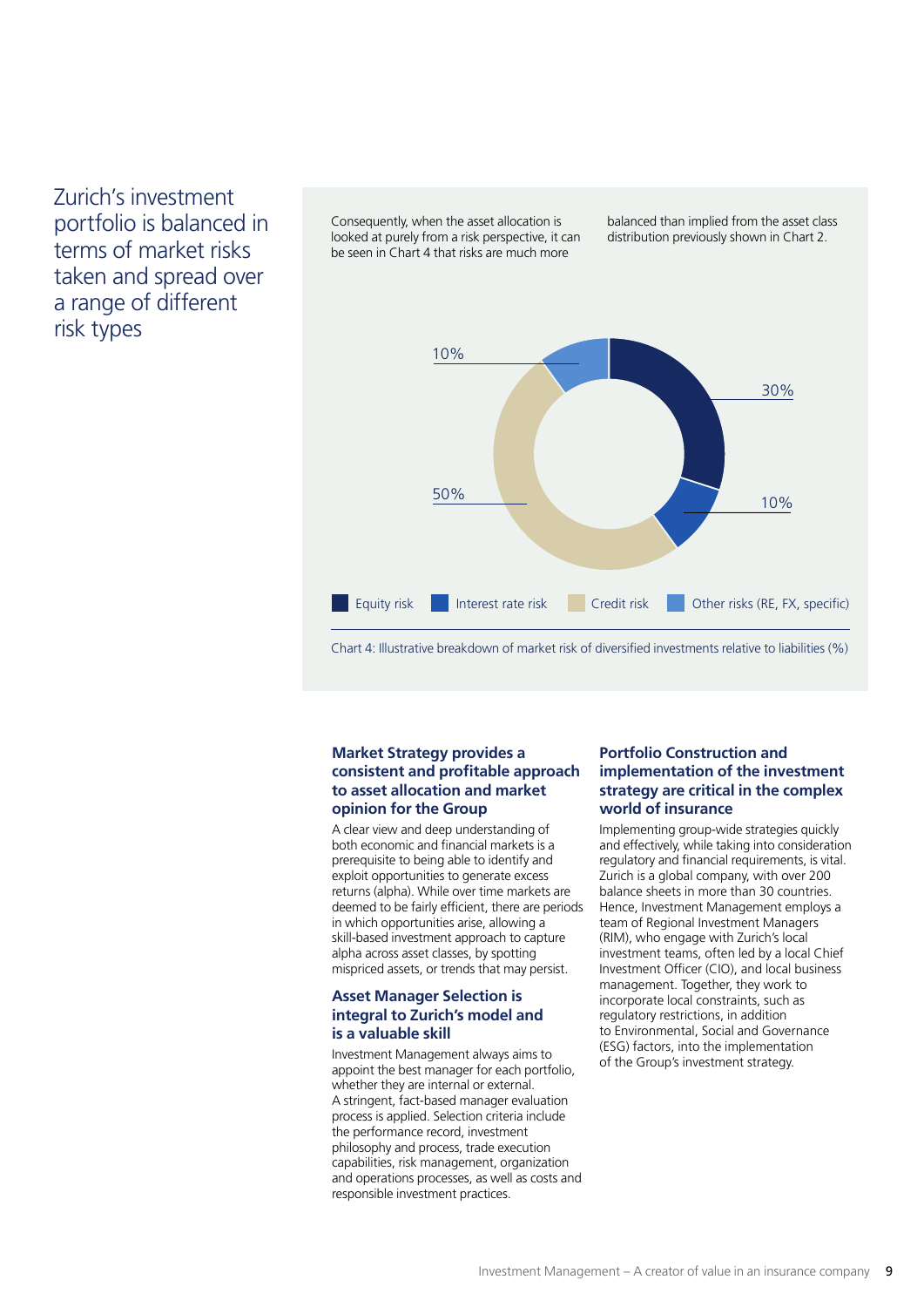Investment Management creates value following a stylized investment process chain

#### **Efficient Asset Management including security and asset selection, trade execution and transaction management adds extra return**

Asset Management requires access to the best talent and research. Therefore, Zurich carefully analyzes whether portfolios should be managed internally or externally and if security selection is likely to add extra returns to a portfolio on a consistent basis. When appropriate, asset managers are selected for active portfolio management and they are carefully monitored to ensure performance is delivered consistently.

The external as well as in-house asset managers transact within their mandates and depend on an in-house Investment Operations & Accounting organization which turns positions and transactions into a global multi-GAAP accounting while supporting with regulatory reporting and analytics.

#### **Investment Management Value Chain**

The described process by which superior risk-adjusted investment returns relative to liabilities are generated is reflected in the Investment Management Value Chain that is fully aligned with Group Investment Management's organizational structure.

| <b>Asset-Liability</b><br><b>Management</b>                                                           | <b>Strategic Asset</b><br><b>Allocation</b>                                                                | <b>Market Strategy</b>                                                                                  | <b>Asset Manager</b><br><b>Selection</b>                                                                                            | <b>Portfolio</b><br><b>Construction</b>                                                                                  | <b>Asset Management,</b><br><b>Security &amp; Asset</b><br><b>Selection and</b><br><b>Trade Execution</b>                                                 |
|-------------------------------------------------------------------------------------------------------|------------------------------------------------------------------------------------------------------------|---------------------------------------------------------------------------------------------------------|-------------------------------------------------------------------------------------------------------------------------------------|--------------------------------------------------------------------------------------------------------------------------|-----------------------------------------------------------------------------------------------------------------------------------------------------------|
| Earn minimum-risk<br>investment return<br>by understanding<br>the minimum-risk<br>investment position | Define the<br>long-term SAA<br>based on allocated<br>risk capital<br>Earn market risk<br>return (Beta)     | Define<br>macroeconomic<br>outlook<br>Generate skill-based<br>returns from market<br>strategies (Alpha) | Select<br>high-performing<br>asset managers<br>at the right price<br>Systematically<br>monitor and act<br>on manager<br>performance | Ensure efficient<br>implementation<br>strategies across<br>global balance<br>sheets, incorporating<br>local requirements | Provide Asset<br>Management<br>Perform Security<br>and Asset Selection<br>Conduct trade<br>clearing and<br>settlement<br>Prepare investment<br>accounting |
| <b>Investment</b><br><b>functions</b>                                                                 | • Risk Analytics<br>• Investment Information<br>• Strategy & Change Management<br>• Planning and Reporting |                                                                                                         | • Investment Compliance Assurance<br>• People Development<br>• Communication                                                        |                                                                                                                          |                                                                                                                                                           |

Chart 5: Investment Management Value Chain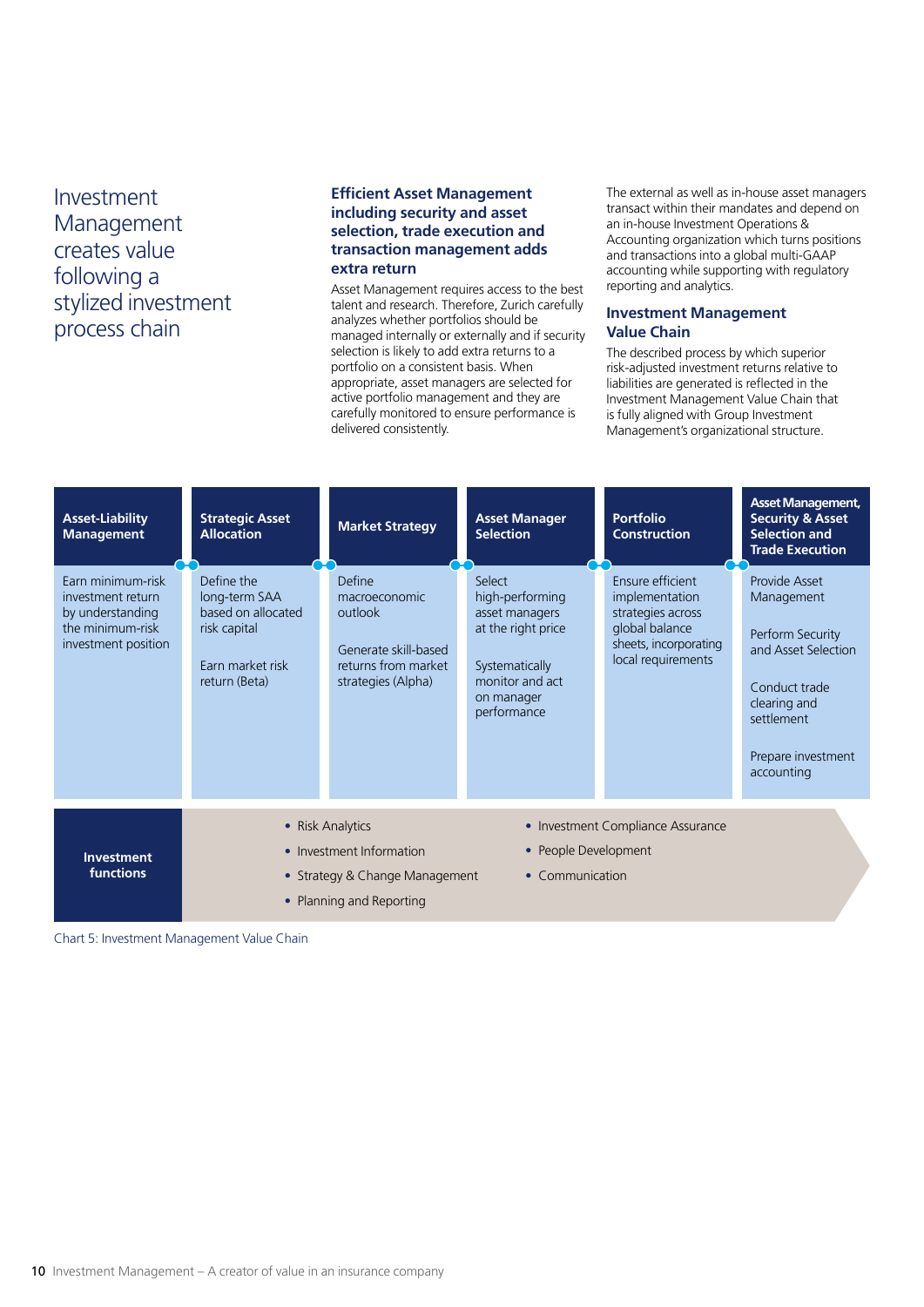# **II. Zurich's investment philosophy**

Investment Management at Zurich Insurance Group aims to achieve superior risk-adjusted investment returns relative to liabilities. The focus is on value creation for all of Zurich's key stakeholders: our customers, shareholders, our people and the communities in which we live and work.

Economic value is created if the return on capital required to support the insurance investment risk is greater than the cost of

capital. Capturing this value requires that Investment Management should be a key function within the Zurich Group, in which insurance investments have to be analyzed and managed relative to liabilities. Generating superior returns requires taking additional risks, which necessitates a structured and disciplined investment approach. Zurich's investment philosophy can be articulated by four key principles that guide all investment decisions.

- **1. We aim to maximize economic objectives**
- **2. We aim to minimize unrewarded risks**
- **3. We believe that capital markets are fairly efficient over time**
- **4. We are a responsible investor**

**1. Maximize economic objectives**

The investment function of a large insurance company such as Zurich is a highly complex business that involves many stakeholders with many different interests and opinions. Hence, defining a clear hierarchy of targets and priorities is of high importance to guide decision making. Investment Management at Zurich creates value by maximizing economic objectives.

Specifically, this means we:

- Strive to create long-term value by developing and implementing a global investment strategy that optimizes the investment risk/return trade-off for stakeholders
- Measure investment risks and returns relative to liabilities on an economic, market value basis
- Adhere to regulatory restrictions
- Minimize short-term activism and strive for best execution when transacting in the capital markets.

#### **2. Minimize unrewarded risks**

'Rewarded' risks are those that reward investors with a higher expected return (risk premium) for taking them. Examples are the equity risk premium and credit spreads. 'Unrewarded' risks

are those for which investors receive no expected compensation from markets. However, these risks can be diversified away at very little or no cost. Examples of unrewarded risks include holding only very few shares in an equity portfolio. Different investors have different investment strategies. However, systematically taking unrewarded risks does not create value. Not surprisingly, at Zurich we strive to maximize rewarded risk, and thus return, while minimizing unrewarded risks.

At Zurich, we avoid:

- Holding a concentrated portfolio this increases risk but not necessarily return
- Frequent trading trading always increases costs. These costs are certain, while additional returns from higher trading activity are uncertain
- Investing in instruments with complex and opaque risk and return characteristics, such as highly leveraged structured credit products.

#### **3. Capital markets are fairly efficient over time**

Over time, market forces eliminate deviations from an equilibrium (or fair value) of freely tradable assets. New public information is quickly incorporated into prices and expectations.

At Zurich we strive to maximize rewarded risk with our allocated capital, while minimizing unrewarded risks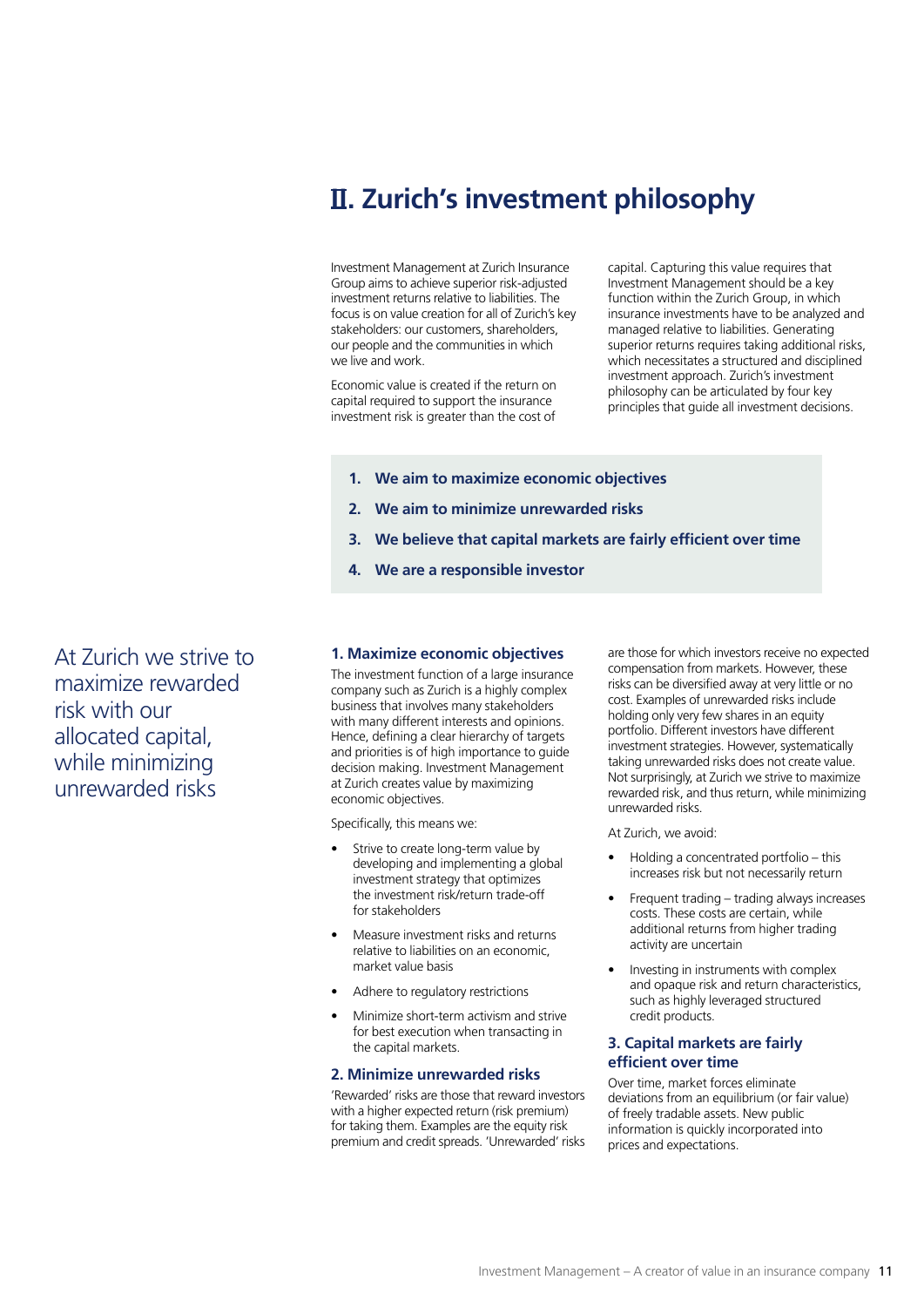In other words, Zurich takes note of the generally accepted view of academia and practitioners that investors cannot consistently earn a higher return without incurring higher risk. Consequently, we:

- Have the efficient markets principle as a reference point
- Have realistic expectations of returns
- Have a realistic view of our skills and those of our asset managers
- Only take risks that are expected to provide excess returns relative to liabilities
- Strive to identify inefficiencies when they do occur and rationally act on them.

#### **4. We are a responsible investor**

There are many different approaches to responsible investment. For Zurich, responsible investment is about achieving our mission of 'doing well and doing good', by not only creating long-term, sustainable financial value, in line with our fiduciary duty, but, at the same time, also creating non-financial value such as reduction of CO2 emissions. Responsible investment is not philanthropy. It is the creation of long-term benefits for all our key stakeholders, while remaining true to our proven approach of maximizing economic value based on a structured and disciplined investment process.

We believe that we can add this non-financial value through the proactive integration of relevant Environmental, Social and Governance (ESG) factors into the investment process across asset classes and alongside traditional financial metrics. By taking these actions, for example by exercising shareholder voting rights in our equity investments that are in line with ESG objectives, we can achieve a positive impact on society and the environment, and promote governance practices consistent with high standards of integrity, without sacrificing investment returns. In addition, impact investing allows attractive investment returns to be captured, while making a tangible and measurable contribution to the environment and our communities.

#### **Sources of investment return are clear and unambiguous**

Having identified our four guiding principles, we have determined three sources (a. minimum risk return, b. 'beta' and c. 'alpha') of investment returns from which we can achieve our mission of superior risk-adjusted returns relative to our liabilities.

#### **a. Minimum risk return**

In the insurance context, the minimum risk return is normally the yield on a government bond portfolio of the highest available credit quality. Ideally, this should have the same maturity profile as the underlying insurance claims or benefits that

need to be paid in the future. For example, the minimum-risk investment for certain business lines in Zurich's non-life insurance business is close to the yield on a three-year government bond.

#### **b. 'Beta' (market return) can be earned by taking on additional market risks**

Certain types of investments, such as equities, corporate bonds and real estate, provide higher expected returns compared to the minimum-risk return. However, investors can only capture these extra returns if they:

- Have a long-term strategy to take the necessary risks
- Understand the risks they incur
- Can afford the risks they are taking at any time by holding sufficient capital.

In addition, the fact that illiquid investments cannot be easily sold requires that investors are provided with an additional 'reward' for taking on this risk. Insurance companies can have long-term (30 years or more) and relatively static liabilities. This positions them well to invest in illiquid, long-term assets such as real estate. This can provide the insurer with additional income and may also aid in better matching assets to long-term liabilities. Consequently, Zurich has identified a portion of its balance sheet to dedicate to capturing this illiquidity premium.

#### **c. 'Alpha' (skill-based return) can be generated through the application of skill and judgement**

Generating alpha requires the skill to identify and exploit profitable investment opportunities. Given that financial market prices generally adjust quickly to new information, skill-based returns are difficult to generate and unpredictable. Across all investors, they aggregate to zero (before cost). That is, alpha is a zero sum game: for every investor who earns positive alpha, there is an investor who earns negative alpha. The more efficient the market and skilful investors are, the more difficult it will be for an investor to consistently earn positive alpha. Incremental alpha can still be significant and worth pursuing, but investors have to be realistic about their own skills and those of their asset managers. Only a small proportion of investment returns can be expected to be generated this way. Consequently, Zurich adopts a selective and targeted approach to capture alpha.

By combining our four key principles with targeted sources of returns, Zurich has established a philosophy enshrined in our investment process conducted globally.

We can achieve a positive impact on society and the environment, with the highest standards of integrity, without sacrificing investment returns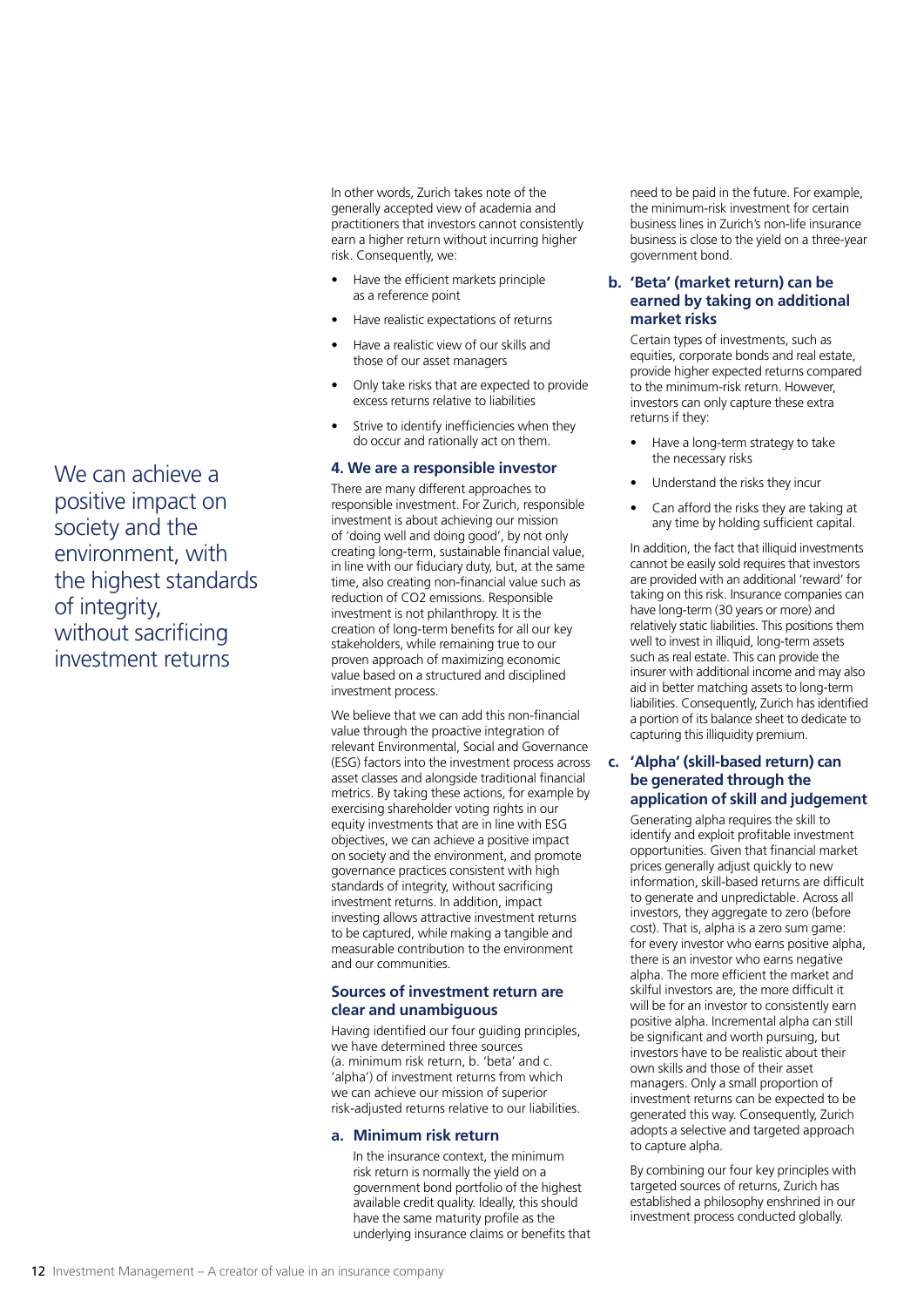# **III. Investment Management as a business**

#### **Investment Management**

The last piece on how we think about value creation within Investment Management is our focus on five business areas.

At Zurich, Investment Management is a global business that engages in five distinct yet interlinked business areas:

- Insurance Investment Management
- Asset Management
- Investment Operations
- Unit Linked Investments
- **Advisory**



Chart 6: Five business areas of Investment Management

At Zurich, Investment Management is a global business that engages in five distinct yet interlinked business areas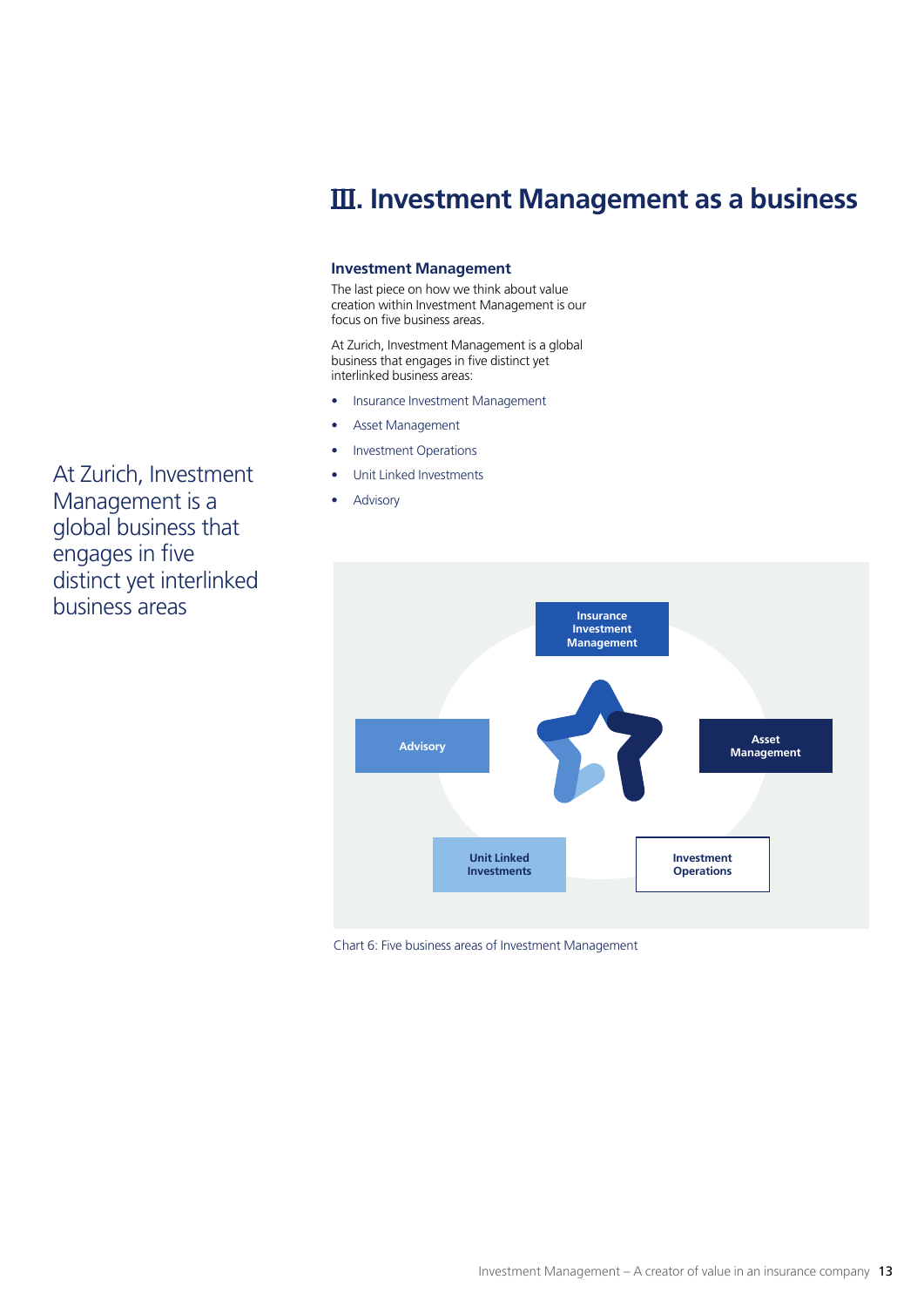Investment Management business areas are distinct in their client base, the markets and competitors

These business areas are distinct in their client base, the markets and competitors. Each business area has different drivers of competitive advantage. Yet they are interlinked – each one of the business areas supports or enables other areas of the Investment Management business.

#### **Insurance Investment Management:**

Insurance companies need to hold sufficient assets to back liabilities, including equity buffers to ensure the insurer has adequate funds to pay claims even when unforeseeable events occur. Insurance Investment Management is the key function which ensures this can happen while at the same generating superior risk-adjusted returns relative to our liabilities. This business area is core to Investment Management at Zurich.

**Asset Management:** Investment Management invests long-term in a variety of asset classes, including less-liquid assets such as corporate lending, real estate and infrastructure debt, while continuing to select equity and corporate bond holdings through qualified internal and external asset managers. The Asset Management business area covers the internal portfolio management teams who manage a portion of Zurich's investment portfolio for Insurance Investment Management, Unit Linked and Third Parties. The portfolio managers select the individual securities to invest in, adding value to Zurich through alpha generation.

**Investment Operations:** The business area of Investment Operations provides the foundation for Investment Management's investment processes. The external as well as in-house asset managers are supported by investment administration and accounting teams who capture and settle transactions, maintain investment positions, do account bookings and reconciliations and close the various IFRS and local GAAP investment sub-ledgers. The Investment Operations business area also provides various investment and regulatory reporting, insights and analytics, thereby supporting the Insurance Investment Management and Unit Linked business areas.

**Unit Linked Investments:** Unit Linked investments are the investments of our insurance clients - Investment Management provides the investment expertise to the life insurance businesses through, for example, insurance product development, Asset Management and advisory services.

**Advisory:** The Advisory business area is an integral part of Investment Management and provides services to various clients of Insurance Investment Management, Asset Management and Unit Linked Investments. Services include strategic asset allocation, asset manager selection, market strategies and macroeconomic research.

# **Conclusion**

It is important to remember that all of the activities undertaken by Group Investment Management are driven by our mission to generate superior risk-adjusted investment returns relative to liabilities. In order to meet the challenge of achieving this mission, Group Investment Management is required to continuously explore and exploit new

opportunities and improve its investment and business strategy. Through a clear and disciplined framework, populated by a team of leading investment professionals, Zurich is in a strong position to continue to generate positive impact to benefit society, the environment and the communities in which we live and work.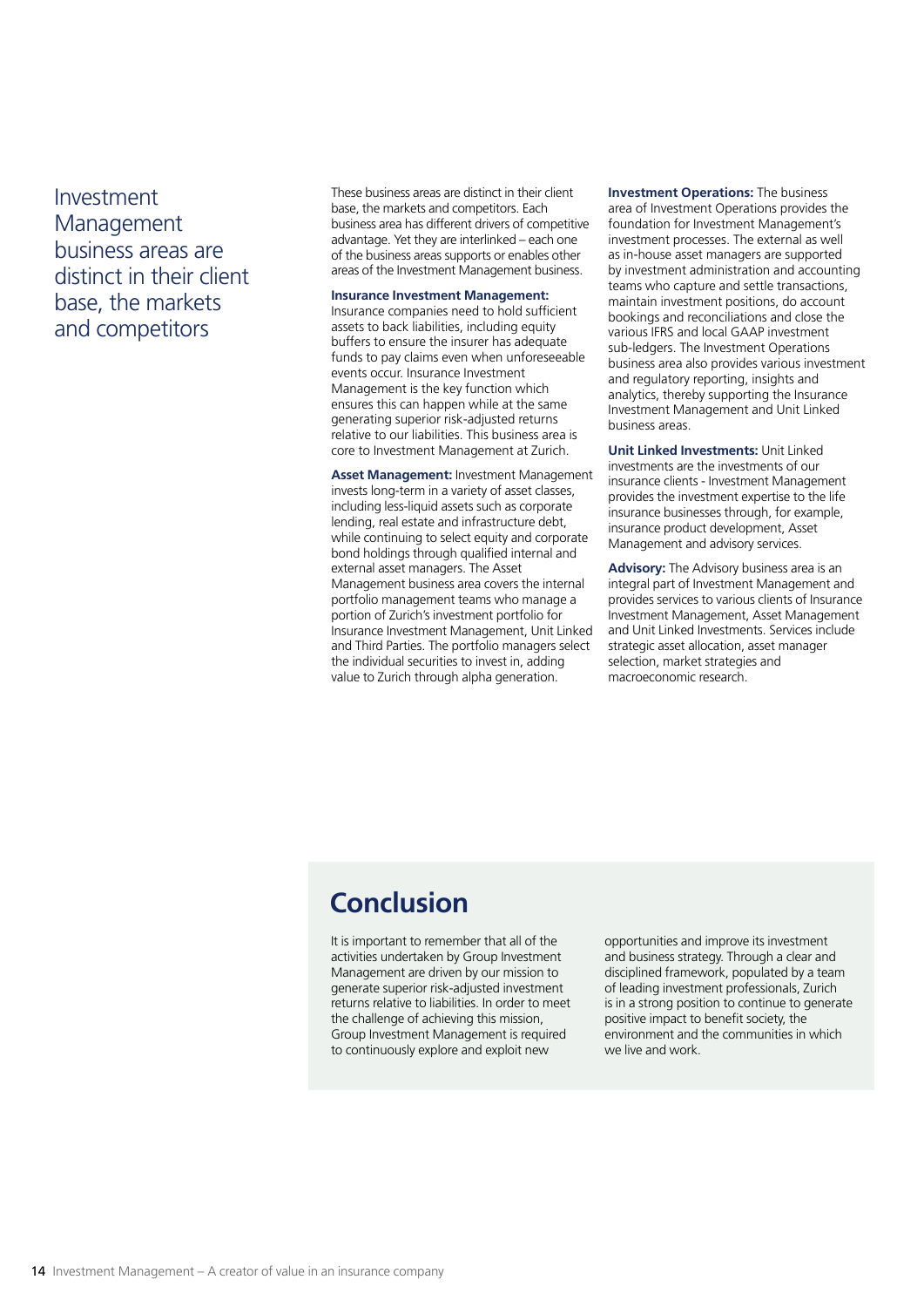#### **Disclaimer and cautionary statement**

This publication has been prepared by Zurich Insurance Group Ltd and the opinions expressed there-in are those of Zurich Insurance Group Ltd as of the date of writing and are subject to change with-out notice.

This publication has been produced solely for informational purposes. The analysis contained and opinions expressed herein are based on numerous assumptions concerning anticipated results that are inherently subject to significant economic, competitive, and other uncertainties and contingencies. Different assumptions could result in materially different conclusions. All information contained in this publication have been compiled and obtained from sources believed to be reliable and credible but no representation or warranty, express or implied, is made by Zurich Insurance Group Ltd or any of its subsidiaries (the 'Group') as to their accuracy or completeness. Opinions ex-pressed and analyses contained herein might differ from or be contrary to those expressed by other Group functions or contained in other documents of the Group, as a result of using different assumptions and/or criteria.

The Group may buy, sell, cover or otherwise change the nature, form or amount of its investments, including any investments identified in this publication, without further notice for any reason.

This publication is not intended to be legal, underwriting, financial investment or any other type of professional advice. No content in this publication constitutes a recommendation that any particular investment, security, transaction or investment strategy is suitable for any specific person. The con-tent in this publication is not designed to meet any one's personal situation. The Group hereby dis-claims any duty to update any information in this publication. Persons requiring advice should consult an independent adviser (the Group does not provide investment or personalized advice).

The Group disclaims any and all liability whatsoever resulting from the use of or reliance upon this publication. Certain statements in this publication are forward-looking statements, including, but not limited to, statements that are predictions of or indicate future events, trends, plans, developments or objectives. Undue reliance should not be placed on such statements because, by their nature, they are subject to known and unknown risks and uncertainties and can be affected by other factors that could cause actual results, developments and plans and objectives to differ materially from those expressed or implied in the forward-looking statements.

The subject matter of this publication is also not tied to any specific insurance product nor will it ensure coverage under any insurance policy.

This publication may not be reproduced either in whole, or in part, without prior written permission of Zurich Insurance Group Ltd, Mythenquai 2, 8002 Zurich, Switzerland. Zurich Insurance Group Ltd expressly prohibits the distribution of this publication to third parties for any reason. Neither Zurich Insurance Group Ltd nor any of its subsidiaries accept liability for any loss arising from the use or distribution of this publication. This publication is for distribution only under such circumstances as may be permitted by applicable law and regulations. This publication does not constitute an offer or an invitation for the sale or purchase of securities in any jurisdiction.